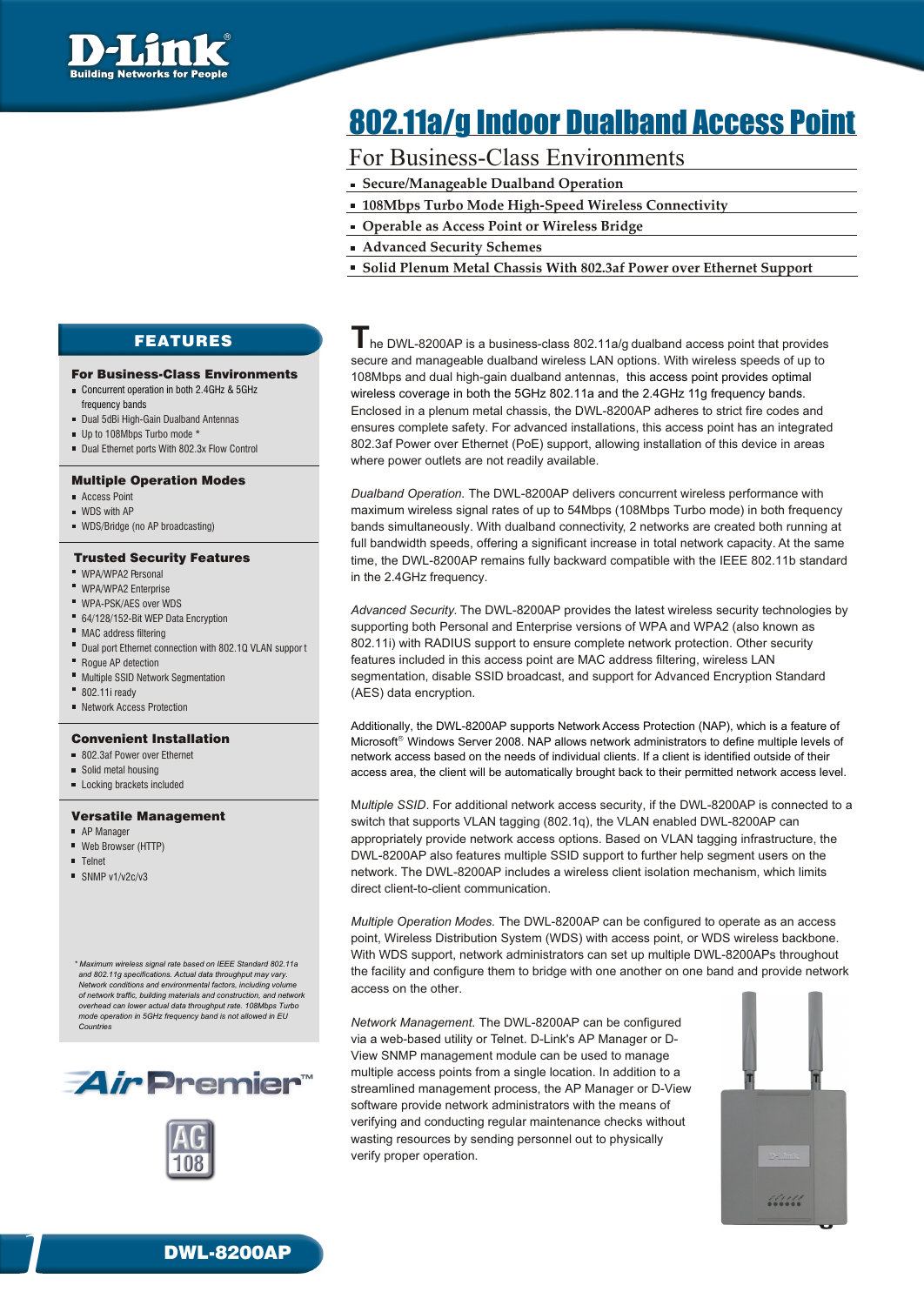## **Product Specifications**

- **Standards Typical Transmit Output Power \* The Community Power \*** THE BO2.110, 802.110, 802.110 wireless LAN **FCC FCC FCC Transmit Output Power \*** The WPA/WPA2 PSK **FCC FCC FCC FCC FCC FCC FCC FCC IEEE 802.11a, 802.11b, 802.11g wireless LAN FCC FCC FCC FCC EXECUTE: IEEE 802.11a: 18dBm PSK/AES PSK/AES PSK/AES PSK/AES PSK/AES PSK/AES PSK/AES PSK/AES PSK/AES PSK/AES PSK/AES PSK/AES PSK**
- 
- 
- IEEE 802.3af Power over Ethernet (PoE)
- 
- 

## **Data Transfer Rates**<br>**For 802.11a/g:**

- 
- 108, 54, 48, 36, 24, 18, 12, 9 and 6Mbps<br> **For 802.11b: For 802.11b:** Provide the Contract Contract Contract Contract Contract Contract Contract Contract Contract Contract Contract Contract Contract Contract Contract Contract Contract Contract Contract Contract Contract Contra
- 

- $=$  5.15GHz to 5.35GHz and 5.47GHz to 5.85GHz
- 

## **Radio and Modulation Type Ethernet Interfaces Exercise Server Alternation Conducts** Private MIB<br>**EXAM 1: 10/100BASE-TX port with 802.3af PoE Private MIB** Command Line Interface:

- DBPSK @ 1Mbps <br>DQPSK @ 2Mbps Telnet Compared Telnet Compared Telnet Compared Telnet Compared Telnet Compared Telnet Compared Compa<br>Film LAN ports can be simultaneously connected SSH CCK  $\omega$  5.5 and 11Mbps
- **For 802.11a/g (OFDM): Diagnostic LEDs**<br>BPSK @ 6 and 9Mbps **Diagnostic LEDs**<br>**Diagnostic LeDs Diagnostic LeDs BPSK @ 6 and 9Mbps <b>Concernent Concernent Concernent Concernent Concernent Concernent Concernent Concernent Concernent Concernent Concernent Concernent Concernent Concernent Concernent Concernent Concernent Concernent Con**  $QPSK @ 12$  and 18Mbps  $QPSK @ 12$  and 18Mbps  $QPSK @ 12$  and 36Mbps  $QPSK @ 12$  and 36Mbps  $QPSK @ 12$  and 36Mbps  $QPSK @ 12$  and 36Mbps  $QPSK @ 12$  and 36Mbps  $QPSK @ 12$  and 36Mbps  $QPSK @ 12$  and 36Mbps  $QPSK @ 12$  and 36Mbps  $QPSK @ 12$  a  $16QAM @ 24$  and 36Mbps  $16QAM @ 24$  and 108Mbps  $16QAM @ 48$ , 54 and 108Mbps  $16QAM @ 48$
- **For 802.11a/g (DSSS):** 802.11b<br> **For 802.11a/g (DSSS):** 802.11b<br> **EXECUTED**<br> **EXECUTED**<br> **EXECUTED**<br> **Security** 802.11a **BEPSK @ 1Mbps**<br>**DQPSK @ 2Mbps**

- IEEE 802.3, 802.3u Ethernet For 802.11a: 18dBm<br>■ IEEE 802.3, 802.3u Ethernet For 802.11a: 18dBm AES For 802.11b: 21dBm AES Prof 802.11i-ready ■ IEEE 802.3x flow control Control Control For 802.11b: 21dBm Control Control For 802.11b: 21dBm BD2.12 m BD2.12 m BD2.10 ESID broadcast enable/disable Missable Missable Superint Control For 802.11g: 21dBm BD2.10 SSID bro
	- For 802.11b: 17dBm **and 17dBm** groups/VLAN Tagging)<br>
	For 802.11a: 17dBm **groups/VLAN Tagging**

### **Antenna Gain**

**Wireless Frequency Range\*\* Antennas Antennas Antennas Antennas Antennas Antennas Example 19** AP Manager II **CALC ANTIP** (Dual 5dBi Gain detachable diversity dipole antennas **FRI AP Manager II** Dual 5dBi Gain detachable diversity dipole antennas **AP Manager II** AP Manager III and with reverse SMA connectors

- **For 802.11b (DSSS):**<br> **FOR 802.11b (DSSS):**<br> **FORE COMMAND CONSUMERTY AND THE LAN 1:** 10/100BASE-TX port with 802.3af PoE Command COMMAND COMMAND PLAN 2: 10/100BASE-TX port with 802.3af PoE Command Command Command Command
	-
	- $\blacksquare$  Two LAN ports can be simultaneously connected (with seperate SSID)

- 
- 
- WDS/Bridge (no AP broadcasting)  $\blacksquare$  LAN 2  $\blacksquare$  802.11b/q

 $DQPSK @ 2Mbps$ <br>  $CCK @ 5.5 and 11Mbps$ <br>  $CCK @ 5.5 and 11Mbps$ **CONSERVANT AND SET AND SET AND SET AND SET AND SOLUTION OF A SET AND SET AND SET AND SET AND SET AND SET AND SET AND SET AND SET AND SET AND SET AND SET AND SET AND SET AND SET AND SET AND SET AND SET AND SET AND SET AND** 

*AirPremier* 

- 
- 
- 
- 
- 
- IEEE 802.11h **ETSI** Multiple SSIDs network segmentation
- IEEE 802.11d For 802.11a: 14dBm 802.1Q security for each SSID (up to 208 VLAN
	-
	-
	- **F** Network Access Protection

## ■ Web browser interface:

- 
- HTTP<br>Secure HTTP (HTTPS)
- 
- 
- SNMP support:<br>Private MIB
- -

- 
- 
- 
- 
- 
- 

WMM (Wi-Fi multimedia certified)



\* *Maximun wireless signal rate based on IEEE standard 802.11a and 802.11g specifications. Actual data throughput may vary. Network conditions and environmental factors can lower actual data throughput rate.*<br>\*\* Wireless trequency range varies according to individual country regulations.

### Physical & Environmental

**Operating Voltage 19 Contains 10 Contains 10 Contains 10 Contains 10 Contains 10 Contains 10 Contains 10 Contains 10 Contains 10 Contains 10 Contains 10 Contains 10 Contains 10 Contains 10 Contains 10 Contains 10 Contains** 

**Power Supply**<br> **Power Supply Certification**<br>  $0^{\circ}$  to  $40^{\circ}$ C  $(32^{\circ}$  to  $104^{\circ}$ F) **COUPLY COUPLY EXECUAL EXECUAL EXECUAL EXECUAL EXECUAL EXECUAL EXECUAL** Through 48DCV, 0.4A external power adapter

**Power Consumption Storage Temperature** C-Tick o o o o 6.72 watts (140mA) (max.) -20 to 65 C (-4 to 149 F) UL

**Dimensions**<br> **187.57mm (L) x 165.81mm (W) x 37.06mm (H)**<br> **Dimension**<br> **Dimension**<br> **Dimension**<br> **Dimension** 187.57mm (L) x 165.81mm (W) x 37.06mm (H)

5% to 95% (non-condensing)

- CE<br>■ C-Tick
- 
- 
- Wi-Fi



**DWL-8200AP**